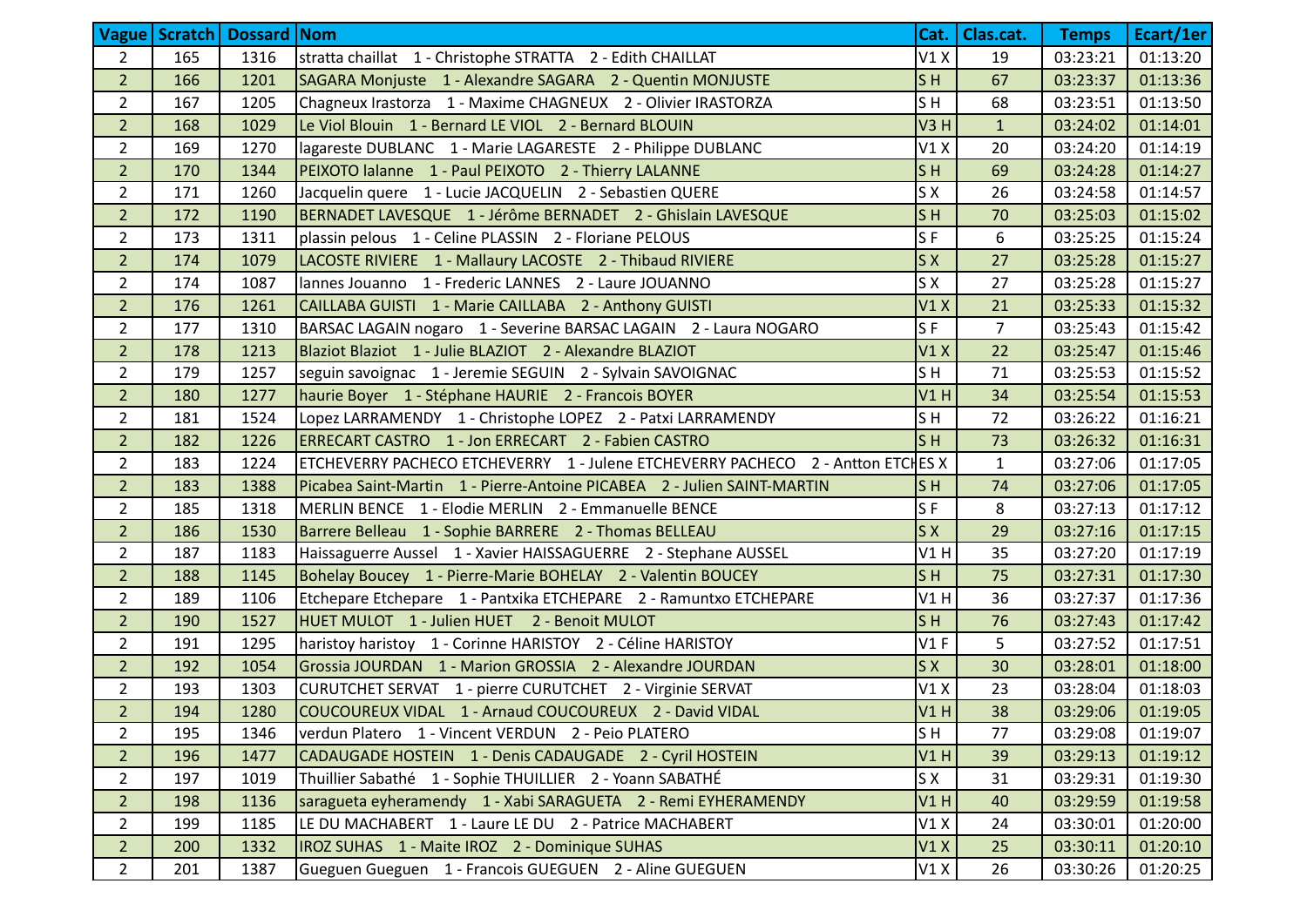| 2 <sup>1</sup> | 202 | 1119 | JEANTOY Condaminas 1 - David JEANTOY 2 - Arnaud CONDAMINAS                 | S <sub>H</sub> | 78             | 03:30:36 | 01:20:35 |
|----------------|-----|------|----------------------------------------------------------------------------|----------------|----------------|----------|----------|
| $\overline{2}$ | 203 | 1406 | GABASTON VILON 1 - Thierry GABASTON 2 - Stéphanie VILON                    | S X            | 32             | 03:30:38 | 01:20:37 |
| 2 <sup>1</sup> | 204 | 1026 | CHAIGNEAU Perrain 1 - Delphine CHAIGNEAU 2 - Anne-Sophie PERRAIN           | V1F            | 6              | 03:30:41 | 01:20:40 |
| $\overline{2}$ | 205 | 1302 | SAUTIER othaburu 1 - Vincent SAUTIER 2 - Christophe OTHABURU               | V1H            | 41             | 03:31:06 | 01:21:05 |
| 2 <sup>1</sup> | 206 | 1252 | MERLET BICHON 1 - Anthony MERLET 2 - Jessy BICHON                          | V1H            | 42             | 03:31:11 | 01:21:10 |
| $\overline{2}$ | 207 | 1231 | Bru GUIBERT 1 - Gaetan BRU 2 - Tanguy GUIBERT                              | V1H            | 43             | 03:31:16 | 01:21:15 |
| 2 <sup>2</sup> | 208 | 1222 | DESIATO BARRET BEGUINET 1 - Jean-Philippe DESIATO BARRET 2 - Remi BEGUINET | V1H            | 44             | 03:31:31 | 01:21:30 |
| $\overline{2}$ | 209 | 1107 | JAULHAC SABALZA 1 - Damien JAULHAC 2 - Gael SABALZA                        | SH             | 79             | 03:31:32 | 01:21:31 |
| 2 <sup>1</sup> | 210 | 1313 | Chrun Oillataguerre 1 - Frédéric CHRUN 2 - Pantxo OILLATAGUERRE            | S <sub>H</sub> | 80             | 03:31:48 | 01:21:47 |
| $\overline{2}$ | 211 | 1291 | THOMAS Bordenave 1 - Cecile THOMAS 2 - Virginie BORDENAVE                  | S <sub>F</sub> | 9              | 03:31:51 | 01:21:50 |
| 2 <sup>2</sup> | 212 | 1141 | legrand Donadel 1 - Xavier LEGRAND 2 - Stéphane DONADEL                    | V1H            | 45             | 03:31:58 | 01:21:57 |
| $\overline{2}$ | 213 | 1443 | Aguilar Laval 1 - Maria AGUILAR 2 - Laetitia LAVAL                         | V1F            | $\overline{7}$ | 03:32:00 | 01:21:59 |
| 2 <sup>2</sup> | 214 | 1114 | HAROÇARÉNÉ GUILLOSSOU 1 - Arnaud HAROÇARÉNÉ 2 - Hugo GUILLOSSOU            | S <sub>H</sub> | 81             | 03:32:27 | 01:22:26 |
| $\overline{2}$ | 214 | 1382 | ROBERTIERE Montagut 1 - Paul ROBERTIERE 2 - Florian MONTAGUT               | SH             | 81             | 03:32:27 | 01:22:26 |
| $\overline{2}$ | 216 | 1391 | ENGERRAN BRAY 1 - Sebastien ENGERRAN 2 - Mathieu BRAY                      | V1H            | 46             | 03:32:58 | 01:22:57 |
| $\overline{2}$ | 217 | 1016 | Guilcou Arribillaga 1 - David GUILCOU 2 - Helena ARRIBILLAGA               | SX             | 33             | 03:33:09 | 01:23:08 |
| 2 <sup>1</sup> | 218 | 1233 | dieval carrere 1 - Nicolas DIEVAL 2 - Etienne CARRERE                      | S <sub>H</sub> | 83             | 03:33:12 | 01:23:11 |
| $\overline{2}$ | 219 | 1097 | DEDIEU VERGRIETTE 1 - Sebastien DEDIEU 2 - Nicolas VERGRIETTE              | V1H            | 47             | 03:33:15 | 01:23:14 |
| 2 <sup>1</sup> | 220 | 1120 | JOACHIM SEVILLA 1 - Mathieu JOACHIM 2 - Jean SEVILLA                       | V1H            | 48             | 03:33:31 | 01:23:30 |
| $\overline{2}$ | 221 | 1170 | Delpech Pascal 1 - Sylvie DELPECH 2 - Pascal MARTIN                        | V1X            | 27             | 03:33:32 | 01:23:31 |
| 2 <sup>1</sup> | 222 | 1133 | Mellin mellin 1 - Nicolas MELLIN 2 - Olivier MELLIN                        | V1H            | 49             | 03:33:43 | 01:23:42 |
| $\overline{2}$ | 223 | 1448 | Celereau Guerin 1 - Audrey CELEREAU 2 - Philippe GUERIN                    | V1X            | 28             | 03:34:05 | 01:24:04 |
| 2 <sup>1</sup> | 224 | 1336 | ROULET ROULET 1 - Jean-Luc ROULET 2 - Nathalie ROULET                      | V1X            | 29             | 03:34:08 | 01:24:07 |
| $\overline{2}$ | 225 | 1109 | CARBONEL AJA 1 - Mathieu CARBONEL 2 - Rodolphe AJA                         | V1H            | 50             | 03:34:10 | 01:24:09 |
| 2 <sup>1</sup> | 226 | 1217 | CAYREY GOURJON 1 - Frederic CAYREY 2 - Pierre GOURJON                      | V1H            | 51             | 03:34:11 | 01:24:10 |
| $\overline{2}$ | 227 | 1345 | Correia Courtiade 1 - Nicolas CORREIA 2 - Jean COURTIADE                   | SH             | 84             | 03:34:15 | 01:24:14 |
| $\overline{2}$ | 228 | 1076 | PERRIE PINEL 1 - Jordi PERRIE 2 - Ludovic PINEL                            | V1H            | 52             | 03:34:42 | 01:24:41 |
| $\overline{2}$ | 229 | 1100 | PAGES PAGES 1 - Clemence PAGES 2 - Cecile PAGES                            | SF             | 10             | 03:34:43 | 01:24:42 |
| 2 <sup>1</sup> | 230 | 1228 | JEANSOULE LASSALLE 1 - Jerome JEANSOULE 2 - Jerome LASSALLE                | V1H            | 53             | 03:34:53 | 01:24:52 |
| $\overline{2}$ | 230 | 1292 | Etchelet Tollis 1 - Jon ETCHELET 2 - Tanguy TOLLIS                         | JU H           | $\mathbf{1}$   | 03:34:53 | 01:24:52 |
| $\overline{2}$ | 230 | 1351 | SERRIL VALMANA 1 - Nadege SERRIL 2 - Raquel VALMANA                        | SF             | 11             | 03:34:53 | 01:24:52 |
| $\mathbf{2}$   | 230 | 1473 | Ninet Chasserot 1 - Capucine NINET 2 - Frederic CHASSEROT                  | S X            | 34             | 03:34:53 | 01:24:52 |
| $\overline{2}$ | 234 | 1031 | courau SAINT AUBIN 1 - Francois COURAU 2 - Sebastien SAINT AUBIN           | V1H            | 54             | 03:34:54 | 01:24:53 |
| $\overline{2}$ | 234 | 1236 | Villenave Laforie 1 - Pascale VILLENAVE 2 - Frédéric LAFORIE               | V1X            | 30             | 03:34:54 | 01:24:53 |
| 2 <sup>2</sup> | 236 | 1178 | Denis Denis 1 - Marie-Jeanne DENIS 2 - Francois DENIS                      | V1X            | 31             | 03:34:57 | 01:24:56 |
| $\overline{2}$ | 237 | 1200 | celan bats 1 - Pierre CELAN 2 - Cyril BATS                                 | V1H            | 55             | 03:35:02 | 01:25:01 |
| 2 <sup>2</sup> | 238 | 1372 | MARCHETTO BLANCHET 1 - Rossano MARCHETTO 2 - Marie Odile BLANCHET          | V2X            | 3              | 03:35:04 | 01:25:03 |
| $\overline{2}$ | 239 | 1281 | RIGAUD RIGAUD 1 - Eglantine RIGAUD 2 - Vincent RIGAUD                      | S X            | 35             | 03:35:06 | 01:25:05 |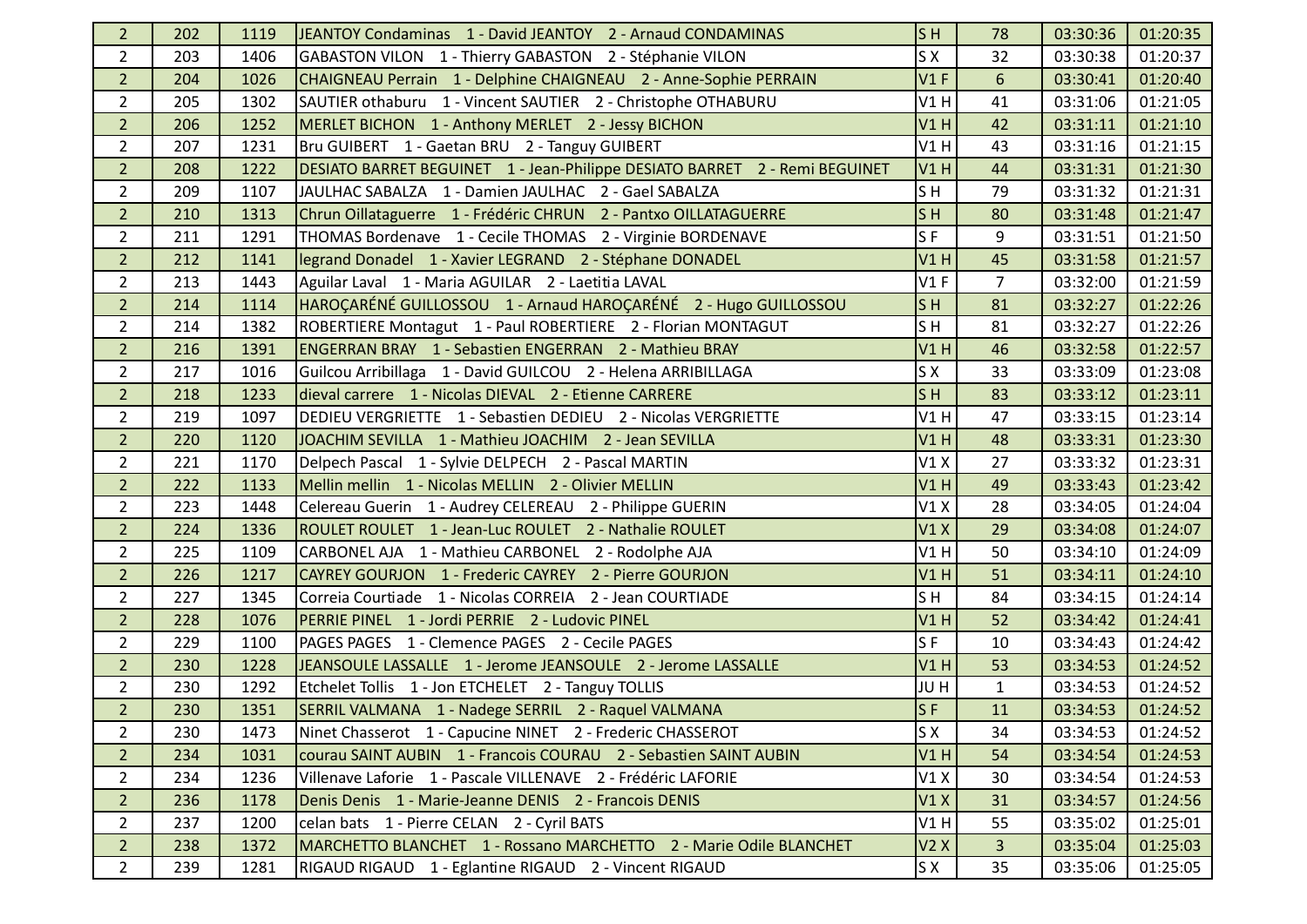| $\overline{2}$ | 240 | 1523 | Gaicotchea Cerramon 1 - Daniel GAICOTCHEA 2 - Christian CERRAMON  | V1H            | 56             | 03:35:08 | 01:25:07 |
|----------------|-----|------|-------------------------------------------------------------------|----------------|----------------|----------|----------|
| $\overline{2}$ | 241 | 1312 | N'guyen Bourgeade 1 - Clément N'GUYEN 2 - Camille BOURGEADE       | S X            | 36             | 03:35:14 | 01:25:13 |
| $\overline{2}$ | 242 | 1153 | Mioque BELLOCQ 1 - Virginie MIOQUE 2 - Xabi BELLOCQ               | V1X            | 32             | 03:35:26 | 01:25:25 |
| $\overline{2}$ | 243 | 1103 | GROS LABORDE 1 - Pierre GROS 2 - Jean Noel LABORDE                | V1H            | 57             | 03:35:40 | 01:25:39 |
| $\overline{2}$ | 244 | 1259 | SUPERA BIDART 1 - Erika SUPERA 2 - Lola BIDART                    | $S$ F          | 12             | 03:35:48 | 01:25:47 |
| $\overline{2}$ | 245 | 1202 | FAUGERES LISSONDE 1 - Benoit FAUGERES 2 - Philippe LISSONDE       | V2 H           | 7              | 03:36:17 | 01:26:16 |
| $\overline{2}$ | 246 | 1481 | EYHARTZ EYHARTZ 1 - Serge EYHARTZ 2 - Carine EYHARTZ              | V1X            | 33             | 03:36:23 | 01:26:22 |
| $\overline{2}$ | 247 | 1251 | LESPADE DUBERTRAND 1 - Lionel LESPADE 2 - Fabien DUBERTRAND       | V1H            | 58             | 03:36:28 | 01:26:27 |
| $\overline{2}$ | 247 | 1323 | campa foix 1 - Denis CAMPA 2 - Pierre FOIX                        | <b>V2 H</b>    | 8              | 03:36:28 | 01:26:27 |
| $\overline{2}$ | 249 | 1187 | lesterlou lesterlou 1 - Pierre LESTERLOU 2 - Francois LESTERLOU   | V1H            | 59             | 03:36:29 | 01:26:28 |
| $\overline{2}$ | 250 | 1429 | BARBAREAU BARBAREAU 1 - Frédérique BARBAREAU 2 - Freddy BARBAREAU | V2X            | $\overline{a}$ | 03:36:31 | 01:26:30 |
| $\overline{2}$ | 251 | 1363 | BONHOMME CONDIS 1 - Bertrand BONHOMME 2 - Maud CONDIS             | V1X            | 34             | 03:36:34 | 01:26:33 |
| $\overline{2}$ | 252 | 1355 | LE BOZEC Charbonneau 1 - Nicolas LE BOZEC 2 - Etienne CHARBONNEAU | V1H            | 60             | 03:36:40 | 01:26:39 |
| $\overline{2}$ | 253 | 1137 | CHAUVET CHAUVET 1 - Cedric CHAUVET 2 - Claire CHAUVET             | V1X            | 35             | 03:36:47 | 01:26:46 |
| $\overline{2}$ | 254 | 1314 | Macaux Guiraud 1 - Frédéric MACAUX 2 - Frédéric GUIRAUD           | V2H            | 9              | 03:37:00 | 01:26:59 |
| $\overline{2}$ | 255 | 1289 | miguel denax 1 - Jerome MIGUEL 2 - Sophie DENAX                   | S X            | 37             | 03:37:10 | 01:27:09 |
| 2 <sup>1</sup> | 256 | 1144 | Arrechea IHIDOY 1 - Laurent ARRECHEA 2 - Laure IHIDOY             | S X            | 38             | 03:37:24 | 01:27:23 |
| $\overline{2}$ | 256 | 1504 | GOBIER LEGRAND 1 - Arno GOBIER 2 - Berengere LEGRAND              | V1X            | 36             | 03:37:24 | 01:27:23 |
| 2 <sup>2</sup> | 258 | 1067 | rossi nemson 1 - Nicolas ROSSI 2 - Patrice NEMSON                 | S <sub>H</sub> | 85             | 03:37:38 | 01:27:37 |
| $\overline{2}$ | 259 | 1373 | GARNIER Cornu 1 - Sebastien GARNIER 2 - Jerome CORNU              | V1H            | 61             | 03:37:49 | 01:27:48 |
| 2 <sup>2</sup> | 260 | 1329 | PAGA PINSOLLE 1 - Anne Sophie PAGA 2 - Pascal PINSOLLE            | S X            | 39             | 03:37:57 | 01:27:56 |
| $\overline{2}$ | 261 | 1163 | urrutia larronde 1 - Thierry URRUTIA 2 - David LARRONDE           | SH             | 86             | 03:38:09 | 01:28:08 |
| 2 <sup>1</sup> | 262 | 1398 | tur de yzaguirre 1 - Nicolas TUR 2 - Mickael DE YZAGUIRRE         | S <sub>H</sub> | 87             | 03:38:50 | 01:28:49 |
| $\overline{2}$ | 263 | 1438 | GIPOULOU DUBART 1 - Clement GIPOULOU 2 - Joan DUBART              | S <sub>H</sub> | 88             | 03:39:13 | 01:29:12 |
| $\overline{2}$ | 264 | 1485 | BOURDARIAS SERVAT 1 - Lionnel BOURDARIAS 2 - Julien SERVAT        | V1H            | 62             | 03:39:26 | 01:29:25 |
| $\overline{2}$ | 265 | 1340 | Nguyen Marcos 1 - Matthieu NGUYEN 2 - Francois MARCOS             | S <sub>H</sub> | 89             | 03:39:38 | 01:29:37 |
| $\overline{2}$ | 266 | 1466 | rouxel rouxel 1 - Yann ROUXEL 2 - Theo ROUXEL                     | S <sub>H</sub> | 90             | 03:40:12 | 01:30:11 |
| $\overline{2}$ | 267 | 1121 | Cigarroa Cigarroa 1 - Marc CIGARROA 2 - Joëlle CIGARROA           | V1X            | 37             | 03:40:18 | 01:30:17 |
| 2 <sup>2</sup> | 268 | 1091 | BOIXADERAS CASTRO 1 - Emilie BOIXADERAS 2 - Ghislaine CASTRO      | V1F            | 8              | 03:40:27 | 01:30:26 |
| $\overline{2}$ | 269 | 1516 | GARAT LEIZA 1 - Julien GARAT 2 - Stephanie LEIZA                  | S X            | 40             | 03:40:30 | 01:30:29 |
| $\overline{2}$ | 270 | 1430 | barthes DELANOE 1 - Laetitia BARTHES 2 - Quitterie DELANOE        | $VI$ F         | 9              | 03:40:34 | 01:30:33 |
| $\overline{2}$ | 271 | 1392 | Berroyer Silvestre 1 - Valérie BERROYER 2 - Sabine SILVESTRE      | V1F            | 10             | 03:40:54 | 01:30:53 |
| $\overline{2}$ | 272 | 1410 | BABARIT BABARIT 1 - Virginie BABARIT 2 - Xavier BABARIT           | V1X            | 38             | 03:40:57 | 01:30:56 |
| $\overline{2}$ | 273 | 1255 | verdalle sounes 1 - Nathalie VERDALLE 2 - Marc SOUNES             | V1X            | 39             | 03:41:02 | 01:31:01 |
| 2 <sup>1</sup> | 274 | 1266 | Recalde senacq 1 - Benat RECALDE 2 - Pettan SENACQ                | V1H            | 63             | 03:41:04 | 01:31:03 |
| $\overline{2}$ | 275 | 1390 | arruebarren garat 1 - Aurelie ARRUEBARREN 2 - Chantal GARAT       | SF             | 13             | 03:41:07 | 01:31:06 |
| $\overline{2}$ | 276 | 1138 | POUZET BERTAUD 1 - Alexandre POUZET 2 - Matthieu BERTAUD          | S <sub>H</sub> | 91             | 03:41:30 | 01:31:29 |
| $\overline{2}$ | 277 | 1151 | TARISSAN CRISTOBAL 1 - David TARISSAN 2 - Carole CRISTOBAL        | V1X            | 40             | 03:41:34 | 01:31:33 |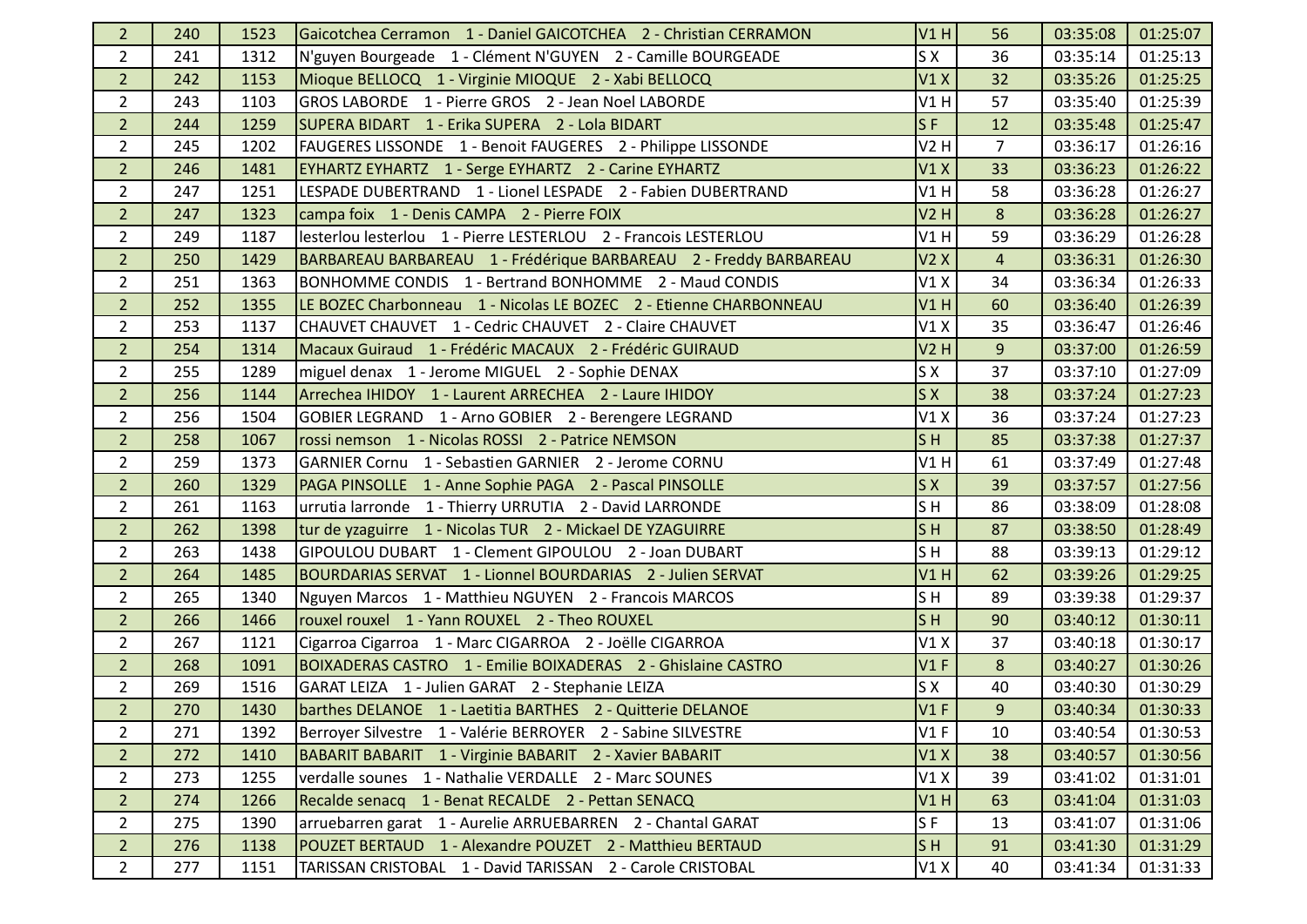| $\mathbf{2}$   | 278 | 1320 | genebes dufau 1 - Nathalie GENEBES 2 - Caroline DUFAU                             | <b>SF</b>                 | 14             | 03:42:17 | 01:32:16 |
|----------------|-----|------|-----------------------------------------------------------------------------------|---------------------------|----------------|----------|----------|
| $\overline{2}$ | 279 | 1220 | Hue Jambou 1 - Camille HUE 2 - Florent JAMBOU                                     | S X                       | 41             | 03:42:18 | 01:32:17 |
| 2 <sup>1</sup> | 280 | 1427 | LANGLOIS ARDOUIN 1 - Nicolas LANGLOIS 2 - Jonathan ARDOUIN                        | V1H                       | 64             | 03:42:19 | 01:32:18 |
| $\overline{2}$ | 281 | 1265 | BERGES AUGAREILS 1 - François BERGES 2 - Lilian AUGAREILS                         | V1H                       | 65             | 03:42:30 | 01:32:29 |
| 2 <sup>1</sup> | 282 | 1006 | Halgan Lahure Diaz 1 - Caroline HALGAN 2 - Frédérique LAHURE DIAZ                 | V1F                       | 11             | 03:42:50 | 01:32:49 |
| $\overline{2}$ | 283 | 1386 | Le Guyader GIRARD 1 - Dominique LE GUYADER 2 - Franck GIRARD                      | V2 H                      | 10             | 03:42:55 | 01:32:54 |
| 2 <sup>1</sup> | 284 | 1301 | BATTOUE FRISOU 1 - Marc BATTOUE 2 - Patrice FRISOU                                | S <sub>H</sub>            | 92             | 03:42:57 | 01:32:56 |
| $\overline{2}$ | 285 | 1287 | camet Baigts 1 - Sylvie CAMET 2 - Fabienne BAIGTS                                 | V1F                       | 12             | 03:43:03 | 01:33:02 |
| 2 <sup>1</sup> | 286 | 1440 | GAUDY DUMONT 1 - Benoît GAUDY 2 - Christophe DUMONT                               | V1H                       | 66             | 03:43:08 | 01:33:07 |
| $\overline{2}$ | 287 | 1325 | GABRIELE GABRIELE 1 - Jean-Pierre GABRIELE 2 - David GABRIELE                     | V1H                       | 67             | 03:43:10 | 01:33:09 |
| 2 <sup>1</sup> | 288 | 1186 | le tollec mathie claverie 1 - Odile LE TOLLEC 2 - Nathalie MATHIE CLAVERIE        | V2F                       | $\mathbf{1}$   | 03:44:04 | 01:34:03 |
| $\overline{2}$ | 289 | 1172 | FENIOUX GAVARD 1 - Delphine FENIOUX 2 - Nathalie GAVARD                           | V1F                       | 13             | 03:44:06 | 01:34:05 |
| 2 <sup>1</sup> | 290 | 1367 | CASTANHEIRA LABAN MELE 1 - Ludivine CASTANHEIRA 2 - Severine LABAN MELE           | V1F                       | 14             | 03:44:12 | 01:34:11 |
| $\overline{2}$ | 291 | 1154 | bonnefon bergeret 1 - Stephane BONNEFON 2 - Thierry BERGERET                      | V1H                       | 68             | 03:44:44 | 01:34:43 |
| $\overline{2}$ | 292 | 1361 | MERGOUM MESSAGER 1 - Jawad MERGOUM 2 - Laurie MESSAGER                            | SX                        | 42             | 03:44:48 | 01:34:47 |
| $\overline{2}$ | 293 | 1013 | DORO PENTECOSTE 1 - Jean Luc DORO 2 - Jerome PENTECOSTE                           | V2 H                      | 11             | 03:44:53 | 01:34:52 |
| 2 <sup>1</sup> | 294 | 1476 | Barbier Vicard 1 - Laure BARBIER 2 - Emeline VICARD                               | $S$ F                     | 15             | 03:44:59 | 01:34:58 |
| $\overline{2}$ | 295 | 1275 | Martins Domengé 1 - Guillaume MARTINS 2 - Arnaud Xabi DOMENGÉ                     | SH                        | 93             | 03:45:18 | 01:35:17 |
| $\overline{2}$ | 296 | 1124 | Chérel poppe 1 - Anthony CHÉREL 2 - Gregory POPPE                                 | V1H                       | 69             | 03:45:33 | 01:35:32 |
| $\overline{2}$ | 297 | 1061 | recalde BARTHEBORDE ASCOS 1 - Laurent RECALDE 2 - Jean Pierre BARTHEBORDE ASQV1 H |                           | 70             | 03:45:40 | 01:35:39 |
| 2 <sup>1</sup> | 298 | 1264 | LANDES SOUMEILHAN LANDES 1 - Thomas LANDES 2 - Marie SOUMEILHAN LANDES            | $\overline{\mathsf{S}}$ X | 43             | 03:45:44 | 01:35:43 |
| $\overline{2}$ | 299 | 1380 | Pecastaings Mendes 1 - Arnaud PECASTAINGS 2 - Maxime MENDES                       | SH                        | 94             | 03:46:22 | 01:36:21 |
| 2 <sup>1</sup> | 300 | 1063 | Mazzer Petriz 1 - Jean MAZZER 2 - Marion PETRIZ                                   | V1X                       | 41             | 03:46:27 | 01:36:26 |
| $\overline{2}$ | 300 | 1125 | DARRICAU BECHERIC 1 - Serge DARRICAU 2 - Stéphane BECHERIC                        | <b>V2 H</b>               | 12             | 03:46:27 | 01:36:26 |
| 2 <sup>1</sup> | 300 | 1239 | MERCAPIDE MACAUX 1 - Nicole MERCAPIDE 2 - Celine MACAUX                           | V2F                       | $\overline{2}$ | 03:46:27 | 01:36:26 |
| $\overline{2}$ | 303 | 1337 | LACOSTE BILLAUD 1 - Fabrice LACOSTE 2 - Patrick BILLAUD                           | V2 H                      | 13             | 03:46:36 | 01:36:35 |
| $\overline{2}$ | 304 | 1081 | DAGUERRE JOSIÉ 1 - Marion DAGUERRE 2 - Laurena JOSIÉ                              | $S$ F                     | 16             | 03:46:48 | 01:36:47 |
| $\overline{2}$ | 305 | 1399 | Laulhé Soulat 1 - François LAULHÉ 2 - Baptiste SOULAT                             | SH                        | 95             | 03:46:56 | 01:36:55 |
| 2 <sup>1</sup> | 306 | 1149 | BARBARIT NICOSIA 1 - Marion BARBARIT 2 - Elena NICOSIA                            | V1F                       | 15             | 03:47:09 | 01:37:08 |
| $\overline{2}$ | 307 | 1469 | brunel VOLEAU 1 - Emilie BRUNEL 2 - Celine VOLEAU                                 | V1F                       | 16             | 03:47:14 | 01:37:13 |
| $\overline{2}$ | 308 | 1416 | Dardans Sanchez 1 - Sandrine DARDANS 2 - Cédric SANCHEZ                           | ls x                      | 44             | 03:47:16 | 01:37:15 |
| $\overline{2}$ | 309 | 1420 | MILCENT CORNU 1 - Sebastien MILCENT 2 - Anthony CORNU                             | V1H                       | 71             | 03:47:17 | 01:37:16 |
| 2 <sup>1</sup> | 310 | 1271 | RABALLAND DOUILLARD 1 - Guillaume RABALLAND 2 - Jerome DOUILLARD                  | V1H                       | 72             | 03:47:25 | 01:37:24 |
| $\overline{2}$ | 311 | 1279 | LAPORTE fachada 1 - Justine LAPORTE 2 - Laurent FACHADA                           | S X                       | 45             | 03:47:35 | 01:37:34 |
| 2 <sup>1</sup> | 312 | 1268 | PECASTAING JONET 1 - Bertrand PECASTAING 2 - Loic JONET                           | V1H                       | 73             | 03:48:02 | 01:38:01 |
| $\overline{2}$ | 313 | 1456 | COULON DESCOMBES 1 - Frederic COULON 2 - Sébastien DESCOMBES                      | V1H                       | 74             | 03:48:04 | 01:38:03 |
| 2 <sup>2</sup> | 314 | 1276 | morand pozzobon 1 - Wilfried MORAND 2 - Sylvain POZZOBON                          | S <sub>H</sub>            | 96             | 03:48:23 | 01:38:22 |
| $\overline{2}$ | 315 | 1254 | QUEHEILLE QUEHEILLE 1 - Marie QUEHEILLE 2 - Julie QUEHEILLE                       | S <sub>F</sub>            | 17             | 03:49:30 | 01:39:29 |